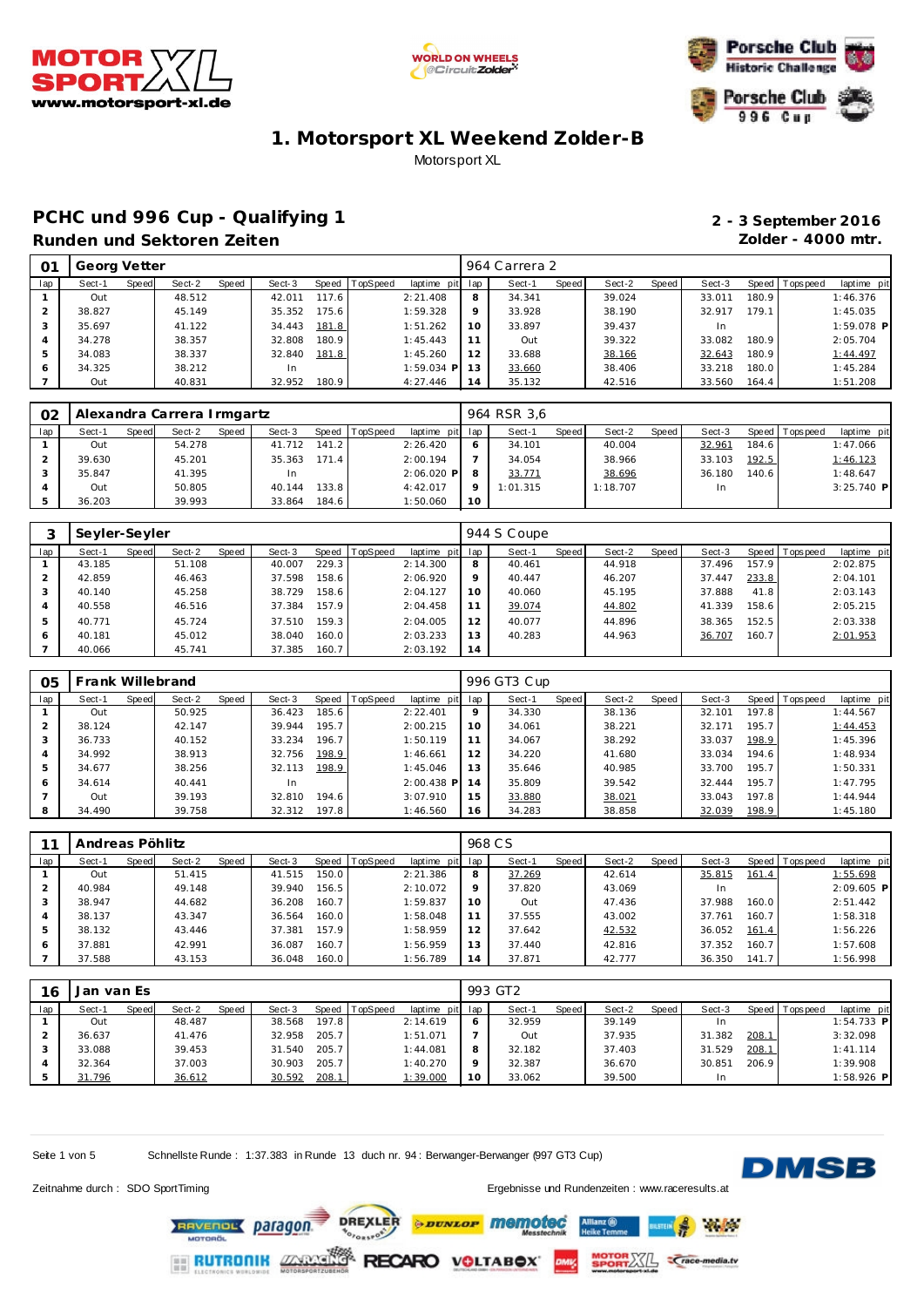





## PCHC und 996 Cup - Qualifying 1 **2 - 3 September 2016 Runden und Sektoren Zeiten Zolder - 4000 mtr.**

| 17            | Eric van Es |       |        |       |        |       |                |                 |         | Porsche 964 Carrara 2 |         |        |       |        |       |                |              |
|---------------|-------------|-------|--------|-------|--------|-------|----------------|-----------------|---------|-----------------------|---------|--------|-------|--------|-------|----------------|--------------|
| lap           | Sect-1      | Speed | Sect-2 | Speed | Sect-3 |       | Speed TopSpeed | laptime pit lap |         | Sect-1                | Speed I | Sect-2 | Speed | Sect-3 |       | Speed Topspeed | laptime pit  |
|               | Out         |       | 52.010 |       | 37.435 | 174.8 |                | 2:27.312        |         | 35.187                |         | 39.570 |       | 33.754 | 174.8 |                | 1:48.511     |
| $\sim$        | 37.184      |       | 41.627 |       | 34.370 | 175.6 |                | 1:53.181        | 8       | 35.193                |         | 39.065 |       | 33.406 | 178.2 |                | 1:47.664     |
| 3             | 35.711      |       | 40.273 |       | 33.841 | 175.6 |                | 1:49.825        | $\circ$ | 35.695                |         | 42.031 |       | In.    |       |                | 1:58.796 P   |
| 4             | 35.839      |       | 40.230 |       | 33.854 | 173.1 |                | 1:49.923        | 10      | Out                   |         | 44.952 |       | 34.594 | 158.6 |                | 3:14.695     |
| $\mathcal{D}$ | 37.794      |       | 39.767 |       | 34.581 | 176.5 |                | 1:52.142        |         | 36.643                |         | 40.449 |       | In     |       |                | $2:00.594$ P |
| <sup>6</sup>  | 35.988      |       | 41.797 |       | 33.741 | 178.2 |                | 1:51.526        | 12      |                       |         |        |       |        |       |                |              |

| 25  | Ralf Bender |       |        |       |        |        |                |                 |         | 964 C up |         |        |       |        |        |                 |              |
|-----|-------------|-------|--------|-------|--------|--------|----------------|-----------------|---------|----------|---------|--------|-------|--------|--------|-----------------|--------------|
| lap | Sect-1      | Speed | Sect-2 | Speed | Sect-3 |        | Speed TopSpeed | laptime pit lap |         | Sect-1   | Speed I | Sect-2 | Speed | Sect-3 |        | Speed Tops peed | laptime pit  |
|     | Out         |       | 52.716 |       | 39.296 | 137.9  |                | 2:24.201        | 8       | 36.106   |         | 40.081 |       | 34.464 | 179.1  |                 | 1:50.651     |
|     | 40.039      |       | 45.457 |       | 36.040 | 178.2  |                | 2:01.536        | $\circ$ | 35.891   |         | 40.128 |       | 33.473 | 179.1  |                 | 1:49.492     |
|     | 38.784      |       | 42.358 |       | 36.413 | 177.31 |                | 1:57.555        | 10      | 35.350   |         | 41.044 |       | In.    |        |                 | $2:01.763$ P |
|     | 37.773      |       | 51.259 |       | 1n     |        |                | $2:16.386$ P    |         | Out      |         | 40.956 |       | 36.529 | 175.61 |                 | 3:25.498     |
| 5   | Out         |       | 42.137 |       | 35.065 | 180.9  |                | 3:29.228        | 12      | 35.881   |         | 39.830 |       | 33.760 | 180.0  |                 | 1:49.471     |
| 6   | 35.726      |       | 40.115 |       | 33.688 | 180.9  |                | 1:49.529        | 13      | 35.330   |         | 39.748 |       | 33.527 | 189.5  |                 | 1:48.605     |
|     | 35.294      |       | 39.792 |       | 34.291 | 178.2  |                | 1:49.377        | 14      | 35.456   |         | 39.859 |       | 34.015 | 178.2  |                 | 1:49.330     |

| 26  |        |       |        |       | Graf Guntbert Freiherr von Lochstopf |       |                |              |         | 993 Sonst |              |        |       |        |       |                   |             |
|-----|--------|-------|--------|-------|--------------------------------------|-------|----------------|--------------|---------|-----------|--------------|--------|-------|--------|-------|-------------------|-------------|
| lap | Sect-1 | Speed | Sect-2 | Speed | Sect-3                               |       | Speed TopSpeed | laptime pit  | lap     | Sect-1    | <b>Speed</b> | Sect-2 | Speed | Sect-3 |       | Speed   Tops peed | laptime pit |
|     | Out    |       | 58.033 |       | 38.982                               | 174.8 |                | 2:30.936     | 8       | 34.618    |              | 39.995 |       | 32.883 | 180.9 |                   | 1:47.496    |
|     | 39.813 |       | 44.927 |       | 35.027                               | 179.1 |                | 1:59.767     | $\circ$ | 35.019    |              | 40.494 |       | 33.735 | 179.1 |                   | 1:49.248    |
|     | 38.816 |       | 46.004 |       | 35.332                               | 179.1 |                | 2:00.152     | 10      | 36.191    |              | 40.650 |       | 33.950 | 183.7 |                   | 1:50.791    |
|     | 38.658 |       | 41.540 |       | <b>In</b>                            |       |                | $2:05.912$ P |         | 35.659    |              | 41.733 |       | 33.673 | 180.9 |                   | 1:51.065    |
| 5   | Out    |       | 42.490 |       | 33.581                               | 179.1 |                | 3:38.835     | 12      | 35.565    |              | 41.201 |       | 33.047 | 179.1 |                   | 1:49.813    |
| 6   | 35.832 |       | 40.708 |       | 33.408                               | 179.1 |                | 1:49.948     | 13      | 34.555    |              | 39.650 |       | 32.914 | 180.9 |                   | 1:47.119    |
|     | 35.345 |       | 40.662 |       | 33.239                               | 178.2 |                | 1:49.246     | 14      | 35.245    |              | 43.373 |       | 33.362 | 164.4 |                   | 1:51.980    |

| 32  | Thomas Scheyer |       |        |       |        |       |                |              |               | 997 GT3 Cup |       |        |       |        |       |                |              |
|-----|----------------|-------|--------|-------|--------|-------|----------------|--------------|---------------|-------------|-------|--------|-------|--------|-------|----------------|--------------|
| lap | Sect-1         | Speed | Sect-2 | Speed | Sect-3 |       | Speed TopSpeed | laptime pit  | lap           | Sect-1      | Speed | Sect-2 | Speed | Sect-3 |       | Speed Topspeed | laptime pit  |
|     | Out            |       | 54.436 |       | 39.839 | 190.5 |                | 2:36.031     | 9             | 34.949      |       | 39.081 |       | 31.625 | 203.4 |                | 1:45.655     |
|     | 40.484         |       | 45.100 |       | 34.820 | 198.9 |                | 2:00.404     | 10            | 34.790      |       | 41.369 |       | 34.007 | 202.2 |                | 1:50.166     |
|     | 37.287         |       | 41.866 |       | 33.100 | 201.1 |                | 1:52.253     | 11            | 34.542      |       | 38.857 |       | 31.500 | 203.4 |                | 1:44.899     |
| 4   | 38.627         |       | 44.967 |       | In     |       |                | $2:08.762$ P | $\mathcal{P}$ | 34.595      |       | 43.010 |       | 33.438 | 198.9 |                | 1:51.043     |
| 5   | Out            |       | 42.213 |       | 32.552 | 200.0 |                | 2:58.006     | 13            | 34.273      |       | 39.111 |       | 31.431 | 203.4 |                | 1:44.815     |
| 6   | 35.556         |       | 39.928 |       | 31.802 | 201.1 |                | 1:47.286     | 14            | 33.937      |       | 39.927 |       | In.    |       |                | $2:09.682$ P |
|     | 35.433         |       | 39.828 |       | 31.896 | 201.1 |                | 1:47.157     | 15            |             |       |        |       |        |       |                | 2:27.234     |
| 8   | 35.175         |       | 39.611 |       | 31.642 | 201.1 |                | 1:46.428     | 16            |             |       |        |       |        |       |                |              |

| 45  | Jürgen Schlager |       |        |       |        |       |                |                 |         | 993 GT2 |              |        |       |        |       |                |              |
|-----|-----------------|-------|--------|-------|--------|-------|----------------|-----------------|---------|---------|--------------|--------|-------|--------|-------|----------------|--------------|
| lap | Sect-1          | Speed | Sect-2 | Speed | Sect-3 |       | Speed TopSpeed | laptime pit lap |         | Sect-1  | <b>Speed</b> | Sect-2 | Speed | Sect-3 |       | Speed Topspeed | laptime pit  |
|     | Out             |       | 51.945 |       | 37.159 | 210.5 |                | 2:28.150        |         | Out     |              | 38.722 |       | 31.758 | 218.2 |                | 9:37.887     |
|     | 33.201          |       | 37.193 |       | 30.628 | 219.5 |                | 1:41.022        | 8       | 31.637  |              | 37.337 |       | 30.310 | 218.2 |                | 1:39.284     |
|     | 34.546          |       | 39.796 |       | 31.681 | 216.9 |                | 1:46.023        | $\circ$ | 31.534  |              | 36.888 |       | 29.920 | 220.9 |                | 1:38.342     |
|     | 31.847          |       | 36.536 |       | 29.684 | 219.5 |                | 1:38.067        | 10      | 42.076  |              | 43.215 |       | 31.695 | 218.2 |                | 1:56.986     |
|     | 31.769          |       | 36.768 |       | 29.792 | 220.9 |                | 1:38.329        |         | 31.866  |              | 36.603 |       | 29.699 | 220.9 |                | 1:38.168     |
|     | 36.732          |       | 41.913 |       | In.    |       |                | $2:04.496$ P    |         | 38.744  |              | 48.769 |       |        |       |                | $2:22.594$ P |

| 47  | Wolfgang Bensch |       |        |       |        |       |                |             |     | 997 GT3 |       |        |       |        |       |                |             |
|-----|-----------------|-------|--------|-------|--------|-------|----------------|-------------|-----|---------|-------|--------|-------|--------|-------|----------------|-------------|
| lap | Sect-1          | Speed | Sect-2 | Speed | Sect-3 |       | Speed TopSpeed | laptime pit | lap | Sect-1  | Speed | Sect-2 | Speed | Sect-3 |       | Speed Topspeed | laptime pit |
|     | Out             |       | 50.995 |       | 35.433 | 193.5 |                | 2:18.698    | 9   | 35.452  |       | 40.334 |       | 33.485 | 196.7 |                | 1:49.271    |
|     | 37.942          |       | 42.915 |       | 34.212 | 194.6 |                | 1:55.069    | 10  | 36.454  |       | 40.740 |       | 33.453 | 197.8 |                | 1:50.647    |
| 3   | 38.034          |       | 43.164 |       | 35.066 | 193.5 |                | 1:56.264    | 11  | 36.615  |       | 44.627 |       | 34.087 | 195.7 |                | 1:55.329    |
| 4   | 36.356          |       | 41.814 |       | 33.578 | 182.7 |                | 1:51.748    | 12  | 35.302  |       | 40.901 |       | 33.791 | 195.7 |                | 1:49.994    |
| 5   | 36.650          |       | 40.885 |       | 33.483 | 197.8 |                | 1:51.018    | 13  | 35.515  |       | 41.564 |       | 33.400 | 196.7 |                | 1:50.479    |
| 6   | 36.553          |       | 42.311 |       | 34.172 | 194.6 |                | 1:53.036    | 14  | 34.962  |       | 40.107 |       | 33.062 | 197.8 |                | 1:48.131    |
|     | 36.612          |       | 41.325 |       | 34.077 | 196.7 |                | 1:52.014    | 15  | 35.942  |       | 41.471 |       | In     |       |                | 2:17.011 P  |
| 8   | 35.866          |       | 40.335 |       | 33.586 | 197.8 |                | 1:49.787    | 16  |         |       |        |       |        |       |                |             |

*<u>DUNLOF</u>* memoted

RECARO VOLTABOX

Seite 2 von 5 Schnellste Runde : 1:37.383 in Runde 13 duch nr. 94 : Berwanger-Berwanger (997 GT3 Cup)

**DREXLER** 

OFORSPORT



**Refine** 

**Crace-media.tv** 

Zeitnahme durch : SDO SportTiming et al. et al. et al. et al. et al. et al. et al. et al. et al. et al. et al. et al. et al. et al. et al. et al. et al. et al. et al. et al. et al. et al. et al. et al. et al. et al. et al.

3Ŀ

**RAVENOL Daragon** 

**RUTRONIK 2253** 

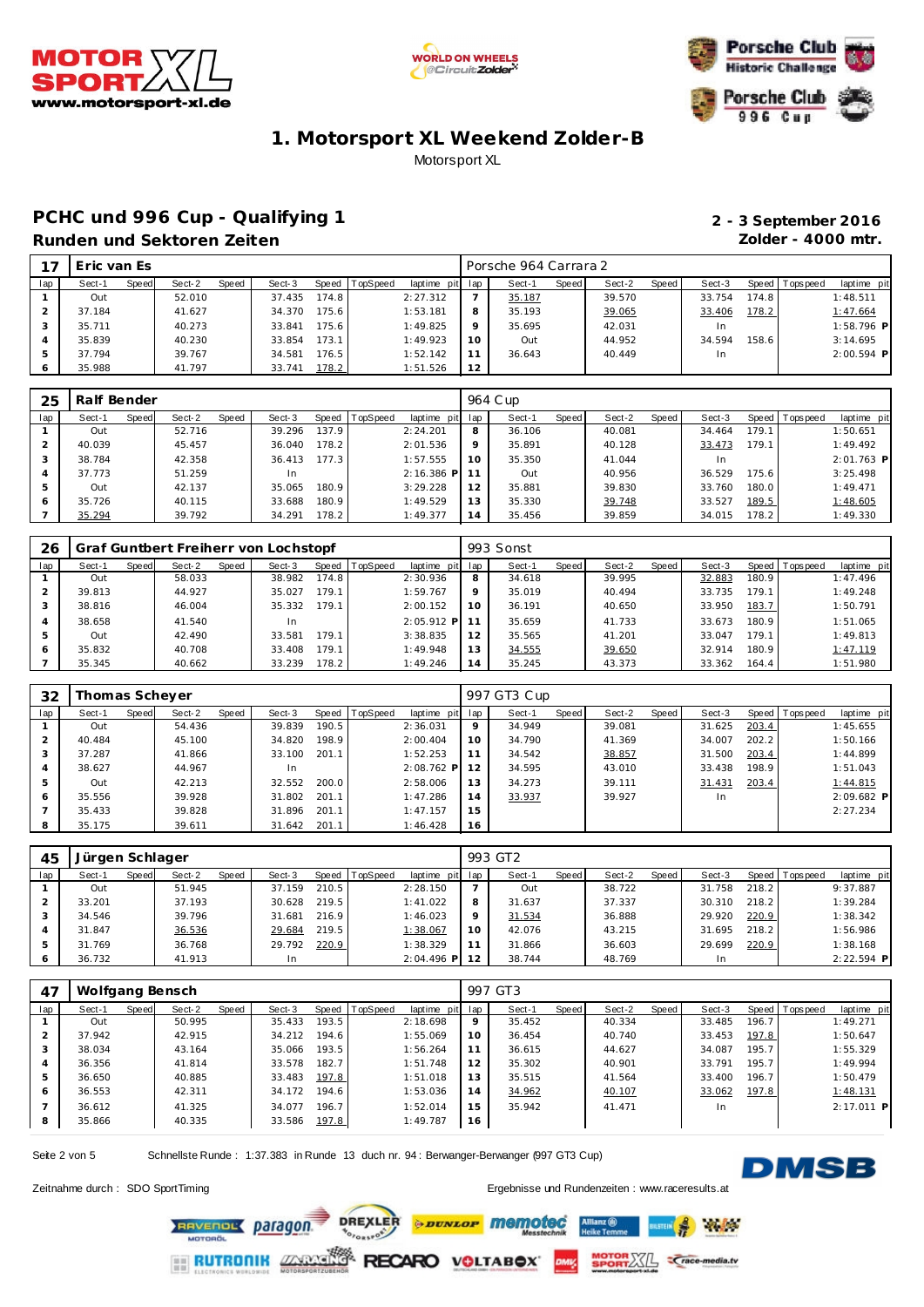





### PCHC und 996 Cup - Qualifying 1 **2 - 3 September 2016 Runden und Sektoren Zeiten Zolder - 4000 mtr.**

| 53  |        |       | Andreas Sczepansky |       |        |       |                |                 |    | 996 GT3 Cup |              |        |       |        |       |                |              |
|-----|--------|-------|--------------------|-------|--------|-------|----------------|-----------------|----|-------------|--------------|--------|-------|--------|-------|----------------|--------------|
| lap | Sect-1 | Speed | Sect-2             | Speed | Sect-3 |       | Speed TopSpeed | laptime pit lap |    | Sect-1      | <b>Speed</b> | Sect-2 | Speed | Sect-3 |       | Speed Topspeed | laptime pit  |
|     | Out    |       | 49.396             |       | 35.513 | 192.5 |                | 2:11.269        | 6  | 32.409      |              | 37.831 |       | 31.342 | 197.8 |                | 1:41.582     |
|     | 35.377 |       | 40.583             |       | 31.997 | 194.6 |                | 1:47.957        |    | 32.410      |              | 39.750 |       | In.    |       |                | $1:58.379$ P |
|     | 32.829 |       | 37.628             |       | 31.250 | 197.8 |                | 1:41.707        | 8  | Out         |              | 42.242 |       | 33.029 | 196.7 |                | 10:22.710    |
|     | 32.491 |       | 37.235             |       | 30.881 | 197.8 |                | 1:40.607        | Q  | 32.318      |              | 37.189 |       | 30.952 | 198.9 |                | 1:40.459     |
|     | 33.567 |       | 38.966             |       | 31.779 | 198.9 |                | 1:44.312        | 10 | 32.667      |              | 42.624 |       | In     |       |                | 2:03.595 P   |

| 56  |        |       | Gideon Wijnschenk |       |        |       |                |                 |         | Porsche 997 GT3 Cup |       |        |       |        |       |                 |              |
|-----|--------|-------|-------------------|-------|--------|-------|----------------|-----------------|---------|---------------------|-------|--------|-------|--------|-------|-----------------|--------------|
| lap | Sect-1 | Speed | Sect-2            | Speed | Sect-3 |       | Speed TopSpeed | laptime pit lap |         | Sect-1              | Speed | Sect-2 | Speed | Sect-3 |       | Speed Tops peed | laptime pit  |
|     | Out    |       | 51.167            |       | 40.146 | 184.6 |                | 2:20.842        | $\circ$ | 32.972              |       | 37.389 |       | 32.043 | 197.8 |                 | 1:42.404     |
|     | 40.475 |       | 43.552            |       | 34.471 | 195.7 |                | 1:58.498        | 10      | 32.880              |       | 37.488 |       | In     |       |                 | 1:53.929 P   |
| 3   | 35.314 |       | 41.466            |       | 32.756 | 193.5 |                | 1:49.536        |         | Out                 |       | 38.525 |       | 31.998 | 200.0 |                 | 3:37.689     |
| 4   | 34.986 |       | 38.763            |       | 31.665 | 197.8 |                | 1:45.414        | 12      | 33.279              |       | 37.755 |       | 31.938 | 198.9 |                 | 1:42.972     |
| 5   | 33.528 |       | 37.755            |       | 31.416 | 198.9 |                | 1:42.699        | 13      | 33.080              |       | 37.392 |       | 31.042 | 201.1 |                 | 1:41.514     |
| 6   | 33.183 |       | 37.379            |       | 31.842 | 197.8 |                | 1:42.404        | 14      | 32.744              |       | 37.937 |       | 31.156 | 201.1 |                 | 1:41.837     |
|     | 33.238 |       | 37.650            |       | 32.314 | 196.7 |                | 1:43.202        | 15      | 33.873              |       | 37.571 |       | In.    |       |                 | $1:56.395$ P |
| 8   | 33.306 |       | 37.540            |       | 31.495 | 197.8 |                | 1:42.341        | 16      |                     |       |        |       |        |       |                 |              |

| 57             |        |       | Filip van Eenaeme |       |        |       |                |             |     | Porsche 964 sonst |       |        |       |        |       |                 |             |
|----------------|--------|-------|-------------------|-------|--------|-------|----------------|-------------|-----|-------------------|-------|--------|-------|--------|-------|-----------------|-------------|
| lap            | Sect-1 | Speed | Sect-2            | Speed | Sect-3 |       | Speed TopSpeed | laptime pit | lap | Sect-1            | Speed | Sect-2 | Speed | Sect-3 |       | Speed Tops peed | laptime pit |
|                | Out    |       | 51.208            |       | 40.820 | 172.2 |                | 2:20.508    | 9   | 35.508            |       | 41.916 |       | 34.098 | 180.0 |                 | 1:51.522    |
|                | 40.968 |       | 44.130            |       | 37.029 | 180.0 |                | 2:02.127    | 10  | 35.848            |       | 41.233 |       | 34.491 | 180.9 |                 | 1:51.572    |
| 3              | 38.949 |       | 44.728            |       | 35.233 | 180.0 |                | 1:58.910    | 11  | 35.996            |       | 41.379 |       | 33.957 | 181.8 |                 | 1:51.332    |
| $\overline{4}$ | 36.952 |       | 42.867            |       | 35.872 | 177.3 |                | 1:55.691    | 12  | 35.753            |       | 40.981 |       | 34.026 | 180.9 |                 | 1:50.760    |
| 5              | 37.066 |       | 42.621            |       | 34.626 | 180.9 |                | 1:54.313    | 13  | 35.439            |       | 41.892 |       | 33.914 | 181.8 |                 | 1:51.245    |
| 6              | 37.225 |       | 42.067            |       | 35.208 | 180.0 |                | 1:54.500    | 14  | 36.896            |       | 41.216 |       | 33.689 | 182.7 |                 | 1:51.801    |
|                | 36.377 |       | 40.613            |       | 34.006 | 181.8 |                | 1:50.996    | 15  | 35.446            |       | 41.572 |       | 34.869 | 180.0 |                 | 1:51.887    |
| 8              | 35.416 |       | 40.474            |       | 33.747 | 181.8 |                | 1:49.637    | 16  |                   |       |        |       |        |       |                 |             |

| 62  | Claude Dichter |       |        |       |           |                    |                  |                 |    | Porsche 996 GT3 Cup |       |        |       |        |       |                 |             |
|-----|----------------|-------|--------|-------|-----------|--------------------|------------------|-----------------|----|---------------------|-------|--------|-------|--------|-------|-----------------|-------------|
| lap | Sect-1         | Speed | Sect-2 | Speed | Sect-3    |                    | Speed   TopSpeed | laptime pit lap |    | Sect-1              | Speed | Sect-2 | Speed | Sect-3 |       | Speed Tops peed | laptime pit |
|     | Out            |       | 54.066 |       | 41.801    | 142.9              |                  | 2:29.327        | 9  | 34.590              |       | 40.629 |       | 33.512 | 184.6 |                 | 1:48.731    |
|     | 38.475         |       | 45.483 |       | 35.585    | 186.5              |                  | 1:59.543        | 10 | 35.214              |       | 40.827 |       | 35.709 | 176.5 |                 | 1:51.750    |
| 3   | 37.877         |       | 42.474 |       | <b>In</b> |                    |                  | $2:07.706$ P    |    | 34.867              |       | 40.824 |       | 33.479 | 185.6 |                 | 1:49.170    |
| 4   | Out            |       | 42.006 |       | 33.892    | 185.6              |                  | 2:29.514        | 12 | 34.914              |       | 41.037 |       | 33.812 | 183.7 |                 | 1:49.763    |
| 5   | 36.177         |       | 41.137 |       | 33.916    | 184.6              |                  | 1:51.230        | 13 | 35.523              |       | 44.418 |       | 33.897 | 183.7 |                 | 1:53.838    |
| 6   | 35.702         |       | 41.288 |       | 33.533    | 180.9              |                  | 1:50.523        | 14 | 36.353              |       | 42.368 |       | 33.869 | 184.6 |                 | 1:52.590    |
|     | 35.730         |       | 40.401 |       | 33.267    | 185.6              |                  | 1:49.398        | 15 | 35.769              |       | 43.171 |       | 34.514 | 171.4 |                 | 1:53.454    |
| 8   | 35.108         |       | 40.581 |       | 33.694    | 184.6 <sub>1</sub> |                  | 1:49.383        | 16 |                     |       |        |       |        |       |                 |             |

| 66  | Ralf Heisig |       |        |       |        |       |                |                 |         | 997 GT3 Cup |       |        |       |        |       |                 |              |
|-----|-------------|-------|--------|-------|--------|-------|----------------|-----------------|---------|-------------|-------|--------|-------|--------|-------|-----------------|--------------|
| lap | Sect-1      | Speed | Sect-2 | Speed | Sect-3 |       | Speed TopSpeed | laptime pit lap |         | Sect-1      | Speed | Sect-2 | Speed | Sect-3 |       | Speed Tops peed | laptime pit  |
|     | Out         |       | 48.142 |       | 35.914 | 200.0 |                | 2:19.176        | 8       | 32.952      |       | 37.421 |       | 30.940 | 203.4 |                 | 1:41.313     |
|     | 33.878      |       | 38.762 |       | 31.738 | 203.4 |                | 1:44.378        | $\circ$ | 32.727      |       | 37.462 |       | 31.217 | 202.2 |                 | 1:41.406     |
|     | 33.077      |       | 38.284 |       | 31.137 | 203.4 |                | 1:42.498        | 10      | 32.336      |       | 37.315 |       | 31.483 | 203.4 |                 | 1:41.134     |
|     | 32.355      |       | 37.600 |       | 31.250 | 204.5 |                | 1:41.205        |         | 32.099      |       | 40.179 |       | 32.547 | 203.4 |                 | 1:44.825     |
| 5   | 32.881      |       | 37.200 |       | 31.587 | 201.1 |                | 1:41.668        | 12      | 32.283      |       | 36.985 |       | 30.967 | 204.5 |                 | 1:40.235     |
| 6   | 33.012      |       | 39.672 |       | In     |       |                | $1:58.604$ P    |         | 32.051      |       | 36.848 |       | 30.857 | 204.5 |                 | 1:39.756     |
|     | Out         |       | 37.998 |       | 31.315 | 201.1 |                | 3:29.529        | 14      | 34.510      |       | 38.010 |       |        |       |                 | $1:57.364$ P |

|     | Gerhard Kilian |       |        |       |        |       |                |                 |    | 997 GT3 Cup |       |        |       |        |       |                |              |
|-----|----------------|-------|--------|-------|--------|-------|----------------|-----------------|----|-------------|-------|--------|-------|--------|-------|----------------|--------------|
| lap | Sect-1         | Speed | Sect-2 | Speed | Sect-3 |       | Speed TopSpeed | laptime pit lap |    | Sect-1      | Speed | Sect-2 | Speed | Sect-3 |       | Speed Topspeed | laptime pit  |
|     | Out            |       | 50.547 |       | 33.541 | 204.5 |                | 2:17.542        |    | 32.709      |       | 37.590 |       | 30.553 | 206.9 |                | 1:40.852     |
|     | 34.450         |       | 38.670 |       | 30.910 | 208.1 |                | 1:44.030        | 10 | 32.797      |       | 38.212 |       | 30.778 | 205.7 |                | 1:41.787     |
|     | 32.869         |       | 37.189 |       | 31.273 | 208.1 |                | 1: 41.331       |    | 32.845      |       | 37.355 |       | 30.532 | 208.1 |                | 1:40.732     |
|     | 32.795         |       | 37.451 |       | 30.588 | 209.3 |                | 1:40.834        |    | 32.812      |       | 38.290 |       | 30.412 | 206.9 |                | 1:41.514     |
|     | 32.902         |       | 37.284 |       | 30.797 | 205.7 |                | 1:40.983        | 13 | 34.915      |       | 39.800 |       | In     |       |                | $1:59.903$ P |

*<u>PROVED Memoted</u>* 

RECARO VOLTABOX

Seite 3 von 5 Schnellste Runde : 1:37.383 in Runde 13 duch nr. 94 : Berwanger-Berwanger (997 GT3 Cup)

**DREXLER** 

OFORSPORT



 $A$ 

*<u>Crace-media.tv</u>* 

Zeitnahme durch : SDO SportTiming Ergebnisse und Rundenzeiten : [www.raceresults.a](www.raceresults.at)t

 $\frac{1}{2}$ 

RAVENOL Daragon.

**RUTRONIK ZXXX**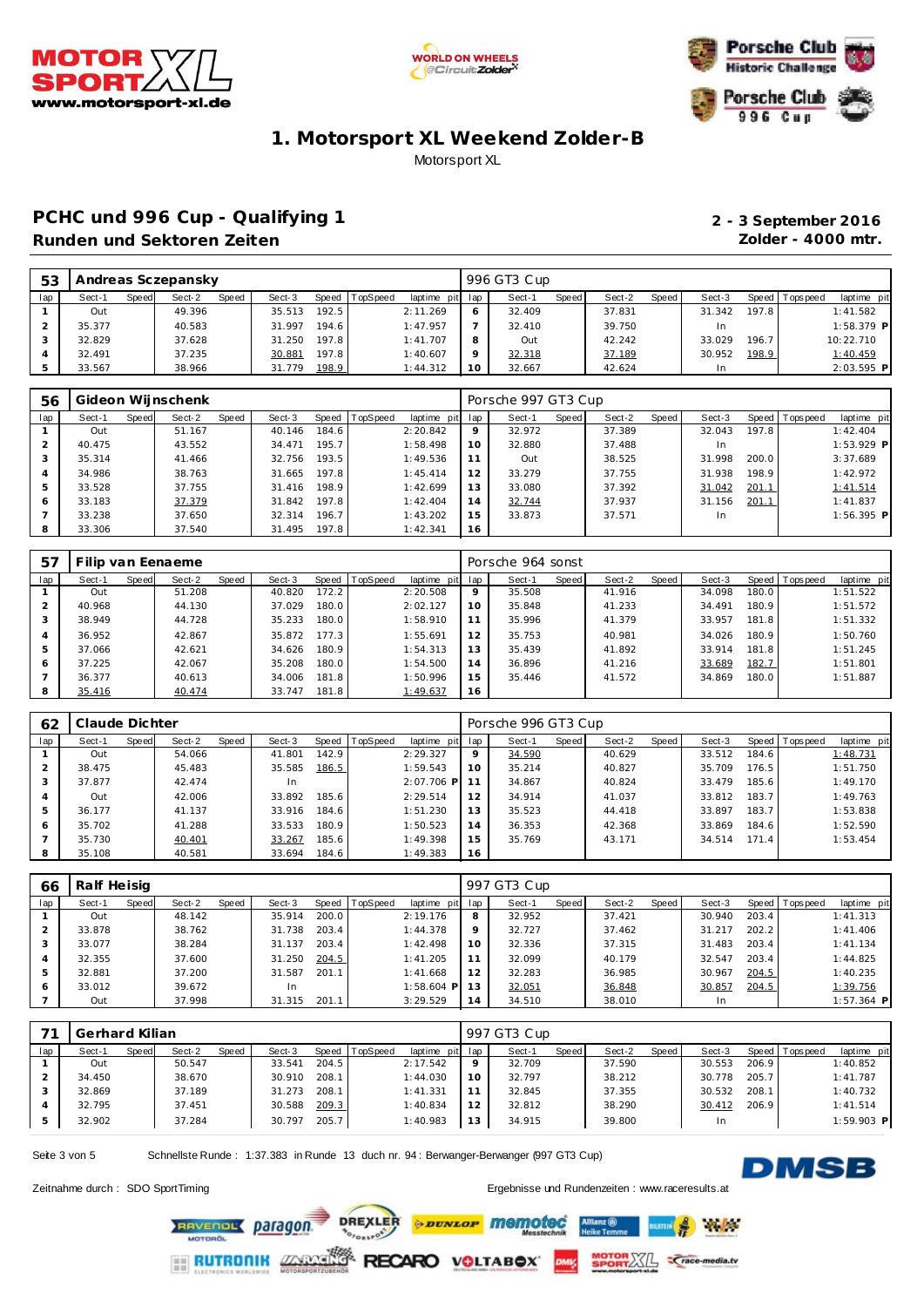





### PCHC und 996 Cup - Qualifying 1 **2 - 3 September 2016**

# **Runden und Sektoren Zeiten Zolder - 4000 mtr.**

**1:01.632**<br>1:41.075

|  | 33.032 | 39.026 |                 | 1:59.242 P 14 |               | Out    | 38.411 | 208.<br>33.252 | :01.632  |
|--|--------|--------|-----------------|---------------|---------------|--------|--------|----------------|----------|
|  | Out    | 43.664 | 209.3<br>32.80  | 3:00.200      | $\sim$ $\sim$ | 32.606 | 37.150 | 205.<br>1.319ء | : 41.075 |
|  | 32.638 | 7.361  | 205.7<br>30.569 | : 40.568      |               |        |        |                |          |

| 73  | Udo Schwarz |       |        |       |        |       |          |                 |         | 996 GT3 Cup |       |        |       |        |       |                 |             |
|-----|-------------|-------|--------|-------|--------|-------|----------|-----------------|---------|-------------|-------|--------|-------|--------|-------|-----------------|-------------|
| lap | Sect-1      | Speed | Sect-2 | Speed | Sect-3 | Speed | TopSpeed | laptime pit lap |         | Sect-1      | Speed | Sect-2 | Speed | Sect-3 |       | Speed Tops peed | laptime pit |
|     | Out         |       | 48.003 |       | 37.506 | 176.5 |          | 2:25.814        | $\circ$ | 34.801      |       | 40.469 |       | 32.977 | 208.1 |                 | 1:48.247    |
|     | 39.510      |       | 43.330 |       | 34.748 | 194.6 |          | 1:57.588        | 10      | 35.165      |       | 40.002 |       | 33.833 | 204.5 |                 | 1:49.000    |
|     | 37.020      |       | 41.598 |       | 34.550 | 202.2 |          | 1:53.168        | 11      | 34.948      |       | 40.257 |       | 33.111 | 202.2 |                 | 1:48.316    |
|     | 36.246      |       | 40.918 |       | 34.136 | 205.7 |          | 1:51.300        | 12      | 34.823      |       | 40.056 |       | 32.936 | 204.5 |                 | 1:47.815    |
|     | 35.644      |       | 44.589 |       | In.    |       |          | $2:07.217$ P 13 |         | 34.802      |       | 39.909 |       | 32.802 | 214.3 |                 | 1:47.513    |
| 6   |             |       | 41.066 |       | 33.322 | 197.8 |          | 2:40.779        | 14      | 34.679      |       | 39.745 |       | 33.317 | 195.7 |                 | 1:47.741    |
|     | 34.900      |       | 39.911 |       | 33.466 | 205.7 |          | 1:48.277        | 15      | 34.564      |       | 40.140 |       | 33.183 | 202.2 |                 | 1:47.887    |
| 8   | 34.814      |       | 40.461 |       | 32.867 | 218.2 |          | 1:48.142        | 16      |             |       |        |       |        |       |                 |             |

| 80  | I vo van Riet |       |        |       |        |       |                 |             |     | Porsche 996 GT3 Cup |       |        |       |        |       |                 |              |
|-----|---------------|-------|--------|-------|--------|-------|-----------------|-------------|-----|---------------------|-------|--------|-------|--------|-------|-----------------|--------------|
| lap | Sect-1        | Speed | Sect-2 | Speed | Sect-3 | Speed | <b>TopSpeed</b> | laptime pit | lap | Sect-1              | Speed | Sect-2 | Speed | Sect-3 |       | Speed Tops peed | laptime pit  |
|     | Out           |       | 51.238 |       | 39.957 | 175.6 |                 | 2:20.984    | 9   | 33.437              |       | 39.851 |       | 32.997 | 198.9 |                 | 1:46.285     |
|     | 37.812        |       | 44.748 |       | 35.243 | 186.5 |                 | 1:57.803    | 10  | 33.263              |       | 37.744 |       | 32.393 | 194.6 |                 | 1:43.400     |
|     | 36.540        |       | 40.249 |       | 35.232 | 188.5 |                 | 1:52.021    | 11  | 33.274              |       | 37.867 |       | 31.751 | 197.8 |                 | 1:42.892     |
|     | 37.748        |       | 42.114 |       | 33.002 | 194.6 |                 | 1:52.864    | 12  | 33.126              |       | 37.835 |       | 32.127 | 195.7 |                 | 1:43.088     |
|     | 34.039        |       | 38.789 |       | 32.110 | 195.7 |                 | 1:44.938    | 13  | 35.743              |       | 41.513 |       | In     |       |                 | $2:00.635$ P |
| 6   | 33.775        |       | 38.319 |       | 32.348 | 195.7 |                 | 1:44.442    | 14  | Out                 |       | 40.211 |       | 32.503 | 198.9 |                 | 2:42.842     |
|     | 33.402        |       | 40.039 |       | In     |       |                 | 1:56.669 P  | 15  | 33.270              |       | 38.172 |       | 31.873 | 200.0 |                 | 1:43.315     |
|     | Out           |       | 40.322 |       | 32.358 | 197.8 |                 | 2:51.501    | 16  |                     |       |        |       |        |       |                 |              |

| 85  | Reichel-Reichel |       |        |       |        |                    |                  |             |         | 997 GT3 |       |        |       |        |       |           |              |
|-----|-----------------|-------|--------|-------|--------|--------------------|------------------|-------------|---------|---------|-------|--------|-------|--------|-------|-----------|--------------|
| lap | Sect-1          | Speed | Sect-2 | Speed | Sect-3 |                    | Speed   TopSpeed | laptime pit | lap     | Sect-1  | Speed | Sect-2 | Speed | Sect-3 | Speed | Tops peed | laptime pit  |
|     | Out             |       | 58.807 |       | 41.907 | 146.9              |                  | 2:34.474    |         | 34.383  |       | 38.502 |       | 32.106 | 202.2 |           | 1:44.991     |
|     | 43.279          |       | 48.157 |       | 34.450 | 194.6 <sub>1</sub> |                  | 2:05.886    | 8       | 34.000  |       | 38.839 |       | 33.010 | 202.2 |           | 1:45.849     |
|     | 36.714          |       | 42.713 |       | 34.367 | 194.6 <sub>1</sub> |                  | 1:53.794    | $\circ$ | 33.850  |       | 47.076 |       | 33.778 | 191.5 |           | 1:54.704     |
|     | 37.109          |       | 42.865 |       | 33.486 | 200.0              |                  | 1:53.460    | 10      | 35.047  |       | 42.941 |       | -In    |       |           | $2:05.030$ P |
|     | 34.974          |       | 39.310 |       | 33.216 | 202.2              |                  | 1:47.500    | 11      | Out     |       | 41.258 |       | 33.256 | 203.4 |           | 4:14.467     |
| 6   | 34.029          |       | 38.804 |       | 33.034 | 197.8              |                  | 1:45.867    | 12      | 34.255  |       | 39.940 |       | 32.423 | 201.1 |           | 1:46.618     |

| 92  | Florian Keck |       |        |       |        |       |                 |             |     | 996 Cup ab 2003 |       |        |       |        |        |                 |             |
|-----|--------------|-------|--------|-------|--------|-------|-----------------|-------------|-----|-----------------|-------|--------|-------|--------|--------|-----------------|-------------|
| lap | Sect-1       | Speed | Sect-2 | Speed | Sect-3 | Speed | <b>TopSpeed</b> | laptime pit | lap | Sect-1          | Speed | Sect-2 | Speed | Sect-3 |        | Speed Tops peed | laptime pit |
|     | Out          |       | 51.608 |       | 35.173 | 190.5 |                 | 2:16.788    | 9   | Out             |       | 42.199 |       | 33.568 | 196.7  |                 | 3:05.053    |
|     | 35.631       |       | 42.773 |       | 33.859 | 196.7 |                 | 1:52.263    | 10  | 34.035          |       | 40.924 |       | 32.626 | 197.81 |                 | 1:47.585    |
|     | 36.360       |       | 39.584 |       | 32.128 | 198.9 |                 | 1:48.072    | 11  | 34.194          |       | 38.949 |       | 33.565 | 201.1  |                 | 1:46.708    |
|     | 34.129       |       | 39.429 |       | 31.869 | 198.9 |                 | 1:45.427    | 12  | 34.083          |       | 38.639 |       | 31.965 | 195.7  |                 | 1:44.687    |
|     | 34.004       |       | 38.709 |       | 32.064 | 196.7 |                 | 1:44.777    | 13  | 34.048          |       | 38.607 |       | 31.947 | 195.7  |                 | 1:44.602    |
| 6   | 34.282       |       | 38.642 |       | 31.669 | 197.8 |                 | 1:44.593    | 14  | 34.028          |       | 39.657 |       | 31.950 | 198.9  |                 | 1:45.635    |
|     | 34.280       |       | 39.130 |       | 31.846 | 200.0 |                 | 1:45.256    | 15  | 34.183          |       | 38.325 |       | 32.034 | 197.8  |                 | 1:44.542    |
|     | 34.300       |       | 39.537 |       | In     |       |                 | 1:57.603 P  | 16  | 39.743          |       | 47.758 |       | In.    |        |                 | 2:17.032 P  |

| 93  | Joachim Bleyer |       |        |       |        |       |          |                 |     | 997 GT3 Cup |       |        |       |        |       |                |             |
|-----|----------------|-------|--------|-------|--------|-------|----------|-----------------|-----|-------------|-------|--------|-------|--------|-------|----------------|-------------|
| lap | Sect-1         | Speed | Sect-2 | Speed | Sect-3 | Speed | TopSpeed | laptime pit     | lap | Sect-1      | Speed | Sect-2 | Speed | Sect-3 |       | Speed Topspeed | laptime pit |
|     | Out            |       | 50.218 |       | 34.858 | 204.5 |          | 2:16.930        | 10  | 32.295      |       | 38.095 |       | 32.504 | 209.3 |                | 1:42.894    |
|     | 36.237         |       | 38.935 |       | 30.936 | 206.9 |          | 1:46.108        | 11  | 32.803      |       | 37.735 |       | 31.304 | 209.3 |                | 1:41.842    |
|     | 32.809         |       | 37.020 |       | 30.662 | 211.8 |          | 1:40.491        | 12  | 32.395      |       | 36.972 |       | 31.134 | 210.5 |                | 1:40.501    |
|     | 32.430         |       | 37.088 |       | 30.585 | 209.3 |          | 1:40.103        | 13  | 32.322      |       | 37.333 |       | 31.291 | 211.8 |                | 1:40.946    |
|     | 32.199         |       | 37.701 |       | 30.559 | 209.3 |          | 1:40.459        | 14  | 33.817      |       | 37.716 |       | 30.780 | 210.5 |                | 1:42.313    |
| 6   | 32.645         |       | 37.049 |       | 32.619 | 209.3 |          | 1:42.313        | 15  | 32.248      |       | 36.957 |       | 30.846 | 211.8 |                | 1:40.051    |
|     | 32.372         |       | 37.225 |       | In     |       |          | $1:51.003$ P 16 |     | 32.524      |       | 37.047 |       | 30.798 | 209.3 |                | 1:40.369    |
| 8   | Out            |       | 37.349 |       | 30.837 | 205.7 |          | 2:32.104        | 17  | 32.872      |       | 37.420 |       | 30.947 | 210.5 |                | 1:41.239    |
|     | 32.437         |       | 37.524 |       | 30.815 | 210.5 |          | 1:40.776        | 18  |             |       |        |       |        |       |                |             |

*<u>DUNLOF</u>* memoted

RECARO VOLTABOX

Seite 4 von 5 Schnellste Runde : 1:37.383 in Runde 13 duch nr. 94 : Berwanger-Berwanger (997 GT3 Cup)

**RAVENOL Daragon** 

**RUTRONIK ZARK** 

**DREXLER** 

PORSPORT



**Refine** 

**Crace-media.tv** 

Zeitnahme durch : SDO SportTiming Ergebnisse und Rundenzeiten : [www.raceresults.a](www.raceresults.at)t

3Ŀ